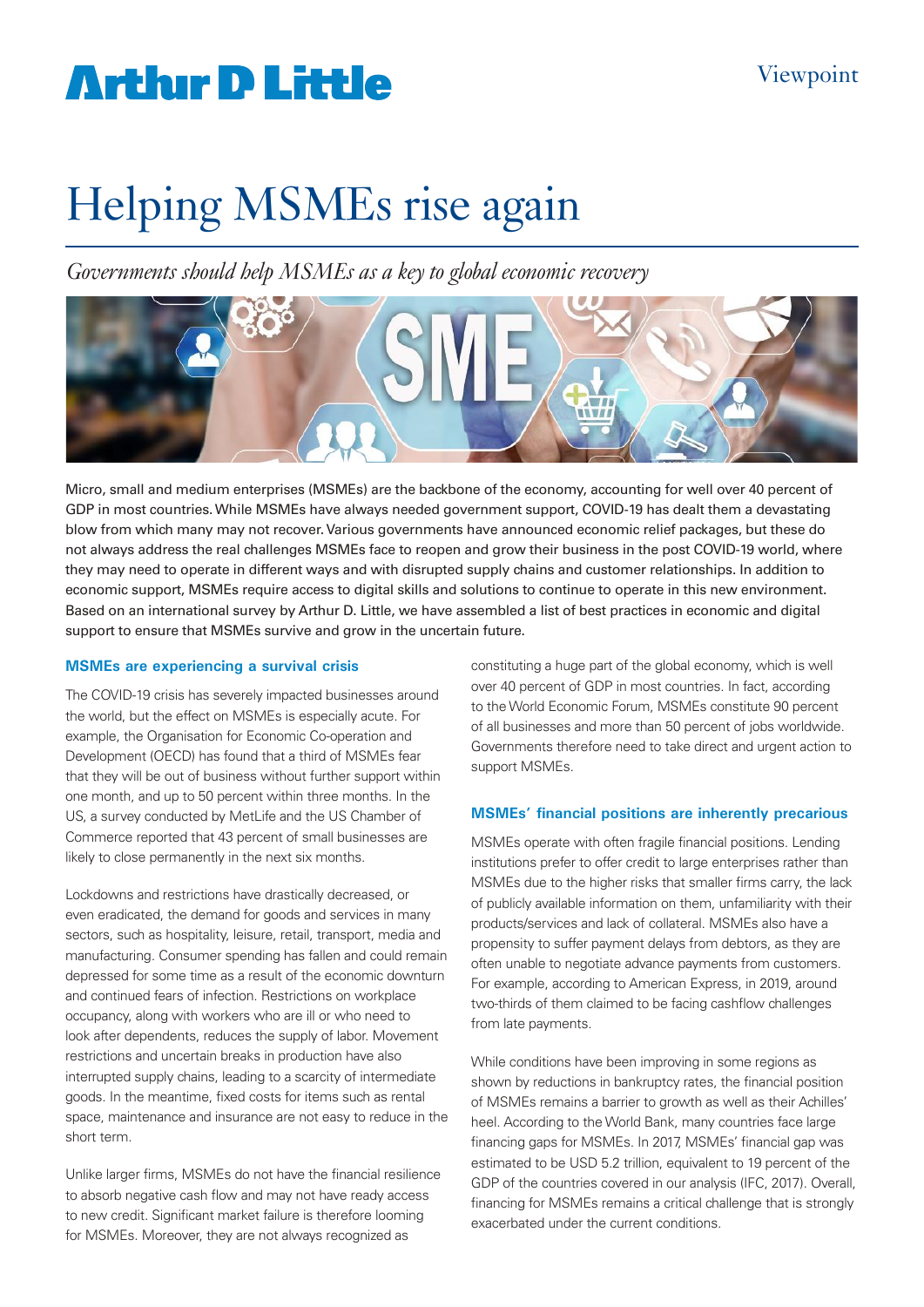## **Artlur D Little**

### Viewpoint

#### **Provide effective financial stimulus for MSMEs**

Governments around the world have announced economic stimulus packages. Monetary support has been in the form of regulatory changes that incentivize financial institutions to be more willing to provide loans to businesses. However, as mentioned earlier, access may still be difficult in practice due to lenders' risk policies and the bureaucracy surrounding the lending process.

Fiscal policies include credit guarantees, tax deferrals and relaxed administrative costs as well as direct lending, grants or subsidies. Some of these have only limited impact on the critical needs of MSMEs, for example:

- Tax deferrals/tax relief have a time lag, and may not alleviate short-term cash flow problems.
- $\blacksquare$  Relaxed administrative costs are similarly often not felt immediately, depending on payment terms.

An immediate fiscal impulse in the form of government loans, grants or subsidies is vital for MSMEs, to help them meet shortterm expenses. In our survey, we found that government direct spending on immediate fiscal impulse varies hugely - from zero to nearly 9 percent of GDP. Among the countries we analyzed, **Singapore** has topped direct government spending for MSMEs at 8.9 percent of GDP during the pandemic, including wage subsidies, working capital loans and specific grants for sectors most impacted. These responses have helped MSMEs retain employees, improve cash flow and cover costs of business operations. **Canada** also stands out, reporting 6.6 percent of GDP spent on MSMEs. Direct fiscal measures by leading countries have included lump-sum direct transfers to affected firms, subsidy of employee wages, raised unemployment packages, compensation for sick leave and rent subsidies.

Even with such measures in place, it is often challenging for MSMEs to access the support quickly enough due to red tape, poor implementation (e.g., lack of coordination with financial institutions) and/or lack of clear information. Some countries have created innovative solutions to address these challenges. For example, **France**, one of the top rankers in our fiscal stimulus index (see "About the survey" at the end of this viewpoint), has established a digital dashboard that helps MSMEs understand their financial options based on region, sector and department. In **Canada**, a hotline service helps farming entrepreneurs and small business owners access financial planning advice and information on options for public financial support.

However, due to the nature of the COVID-19 crisis, even substantial financial support may not be enough on its own to enable MSMEs to survive and regrow.

### **Complement financial stimulus with digitalization support**

The COVID-19 crisis has forced enterprises of all sizes to accelerate digitalization of their operations. However, MSMEs often find it harder than large organizations to adopt teleworking, online retail channels and other digital solutions necessary to thrive in a post COVID-19 world. Prior to the crisis, penetration of digital technologies was poor among MSMEs. For example, in the last 12 months, only 22 percent of small businesses worldwide made e-commerce sales, and more than 75 percent did not have the necessary information technology capabilities (OECD Going Digital Toolkit). Three key elements inhibit MSME digitalization:

- 1. A lack of **information and awareness** of new digital possibilities and insufficient capabilities to develop a wellintegrated and long-term digitalization strategy.
- 2. Insufficient **financing** to effectively implement change. Even if financing is available, doubts on ROI can hinder the decision to spend already limited capital.
- 3. Limited skills to identify the right **technology options** for business and to operate them efficiently.

Given the unique circumstances surrounding the global pandemic that has made digitalization critical for survival – governments urgently need to provide support to fill the gaps.

#### **Best practices in digitalization support for MSMEs**

In our survey, we found that government digital support initiatives for MSMEs tend to fall into three categories:

- 1. **Provisioning of information and expertise**  Services that support the enhancement of digital knowledge to select and operate technologies.
- 2. **Grants and funding for digitalization** Direct financial support for procuring technologies/services to accelerate digitalization.
- 3. **Ready-made solutions/platforms** Provision of, or enabling access to, digital solutions that can be immediately adopted by MSMEs without the relevant skills in-house.

**Provisioning of information and expertise** can be accomplished through online training on specific digital solutions based on MSME economic sectors, or through consultancy services in the context of broader digital transformation. For example, **Austria's** Federal Ministry for Digital and Economic Affairs launched the Digital Team Austria initiative, comprising companies in the digitalization industry and offering digital services to MSMEs free of charge for at least three months.

**Grants and funding for digitalization** initiatives may include subsidy payments to transition to digital e-commerce platforms or dedicated funds that provide grants or loans. In **Germany**, for instance, the government has set up dedicated funds for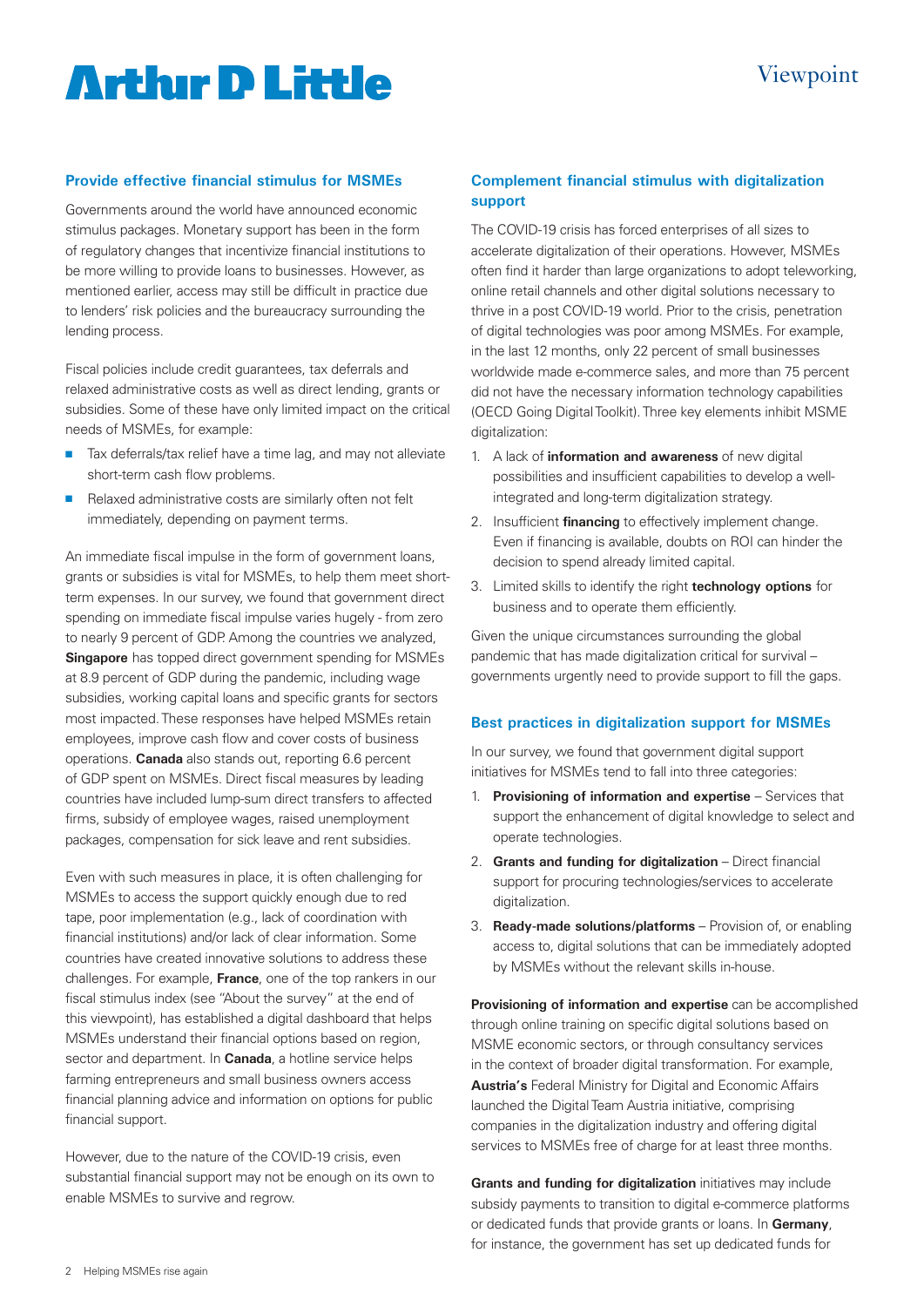### Viewpoint

### **Arthır D Little**

digitalization and ICT advancement of MSMEs. Similarly, **Japan** offers subsidies to support teleworking, adoption of IT solutions and developing e-commerce sales channels.

**Ready-made solutions/platforms** may be the most impactful category of digitalization initiatives, as these address multiple challenges simultaneously. Ready-made solutions can be in the form of equipment, connectivity packages, videoconferencing, collaboration platforms, digital payments, e-commerce platforms, IT solutions and cybersecurity solutions, among others. Such solutions reduce the need for technical expertise as well as capital required for in-house development or purchase of digital solutions. They may also provide strategic direction on how to engage in a larger, forward-looking digital strategy. In most countries we analyzed, most initiatives that support MSME digitalization are in the provisioning or enablement of ready-made solutions, with a focus on those sectors that have been the most affected and that have the potential to continue operating under remote working conditions.

In **China**, for example, the government has been providing support for MSMEs to migrate to cloud computing by purchasing collaborative cloud technology solutions that enable home office, online training and e-commerce. Similarly, the **Italian** government has established a portal where enterprises, particularly MSMEs, can register to access free digital services from large private-sector companies.

In **Singapore**, these solutions have been targeted towards helping sectors individually. For example, one program short-lists a series of technology solutions that MSMEs can implement to enhance specific tasks related to their sectors. The program includes a tailored list of solutions and finances up to 80 percent of the expenses related to purchase and implementation. Individual authorities are also supplying ready-made solutions for MSMEs: Singapore's Infocomm Media Development Authority (IMDA) and Enterprise Singapore announced that they have preapproved remote working solutions that include laptops, while

the Singapore Tourism Analytics Network provides access to updated tourism statistics to support recovery activities.

In Colombia, the focus is on creating virtual marketplaces, including forums where companies offer discounts and free services to help other businesses, as well as digital marketplaces for B2B and B2C. Ready-made solutions from the Colombian government include free online tools, digital payment tools and webpage development for businesses to enable MSMEs to maintain client communication channels. Latin America accounts for just two percent of global B2C e-commerce (IDB, 2020); thus, changing the mindset requires a vast push from governments.

Other leading countries in our survey, like **Austria** and **Malaysia**, have focused on providing digital platforms as well. In Austria, several regional online platforms promote products online. In Malaysia, the government is developing a digital marketplace to allow smaller suppliers to work with government for procurement.

The figure below shows further examples of support initiatives across the three categories.

#### **What should governments do going forward?**

Overall, our survey showed that although some governments have initiated a push to accelerate MSME digitalization, there is still more to be done. Governments could benefit from sharing information internationally on what is and is not working.

Governments need to ensure they are providing MSMEs with the right type of financial support for survival – especially loans, grants or subsidies – with a minimum of delay and red tape. They also need to do more to support rapid MSME digitalization, recognizing the unique impacts of the pandemic. As MSMEs realize the benefits of digital solutions, it will be easier for them to invest further in a virtuous cycle. Wherever possible, governments should leverage private-public partnerships and

#### Examples of government support for MSME digitalization

| Online training                                       | • Online training courses on crisis management in general and sector-specific areas for MSMEs                                                                             | $\mathcal{L}(\mathcal{M})$ |
|-------------------------------------------------------|---------------------------------------------------------------------------------------------------------------------------------------------------------------------------|----------------------------|
| Consultancy service for digital transformation        | Invite MSMEs to participate in groups to discuss the challenges of digital transformation and provide consultancy<br>service for long-term value                          |                            |
| Information sharing on COVID-19                       | Host a series of free coronavirus webinars for MSMEs. The webinar series could offer practical advice, focusing<br>on issues trading internationally                      | NZ.<br>ZN                  |
| Subsidy for payments to private digital platforms     | <b>Provide subsidy for producers of goods and services up to 50 percent of the commission of online trade</b><br>platforms for MSMEs until the end of 2020                |                            |
| Dedicated funds for digitalization of SMEs            | Set up dedicated funds for digitization and ICT advancement of MSMEs                                                                                                      |                            |
| Grant for digital tools adoption                      | ■ Provide grants (up to a certain threshold) to MSMEs for deployment of digital marketing/sales tools                                                                     |                            |
| Pre-approved digital solutions                        | Create a strong pipeline of digital products, tested, pre-approved and made available to MSMEs, and facilitate<br>C.<br>matching of demand with the most suitable product |                            |
| Platform to exchange resources                        | Create a platform to connect companies that are temporarily in need of employees with ones that have<br>additional workforces                                             |                            |
| Free webpage development                              | Develop a free webpage for businesses to keep a communication channel open between small businesses and<br>their clients                                                  |                            |
| Implement e-government processes                      | Introduce an online system for government services, such as online filing of taxes, online payments etc.                                                                  | ۰                          |
| Provide information/expertise<br>Provide grants/funds | Offer ready-made solutions                                                                                                                                                |                            |

Source: Arthur D. Little analysis

*NOT EXHAUSTIVE*